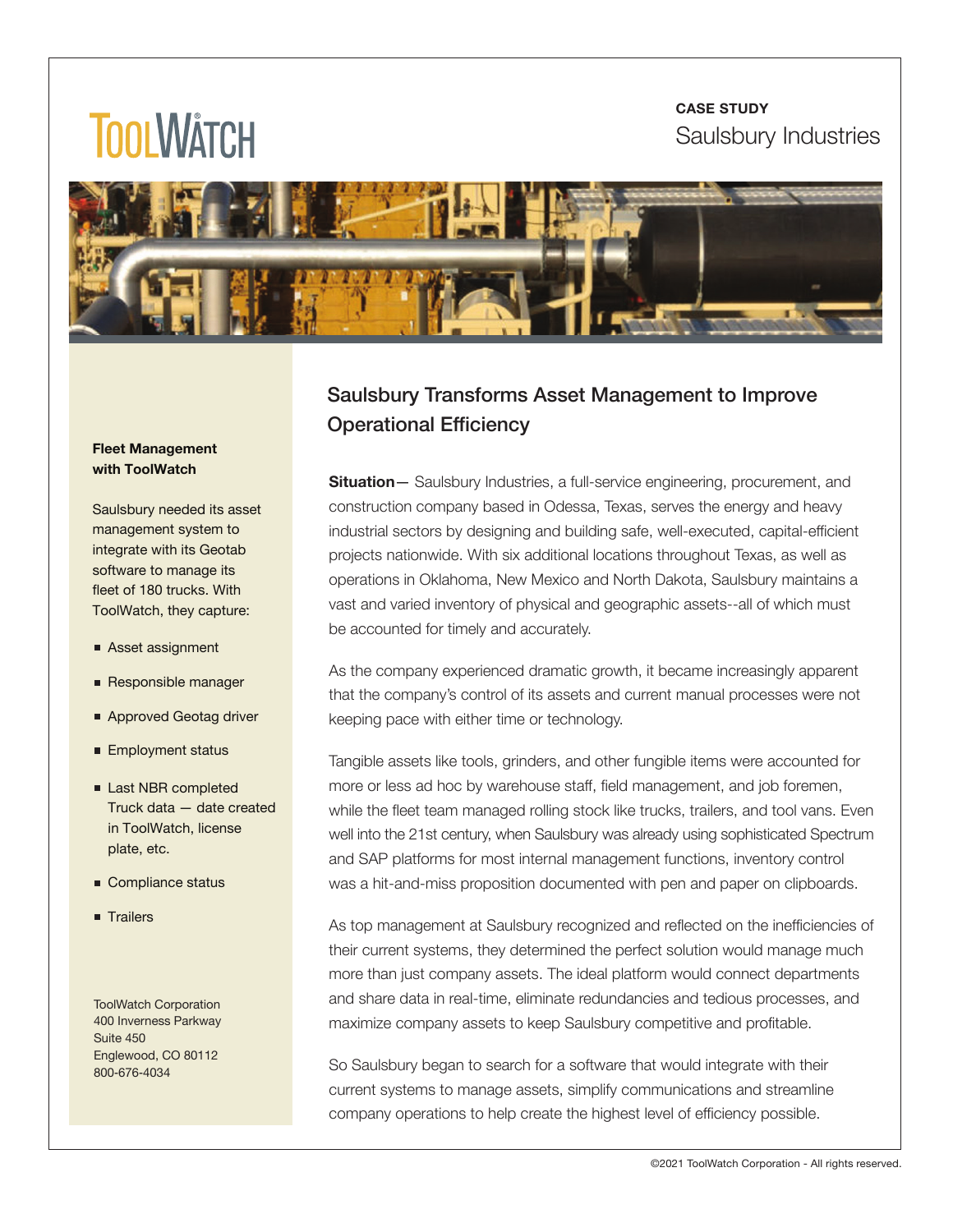#### **CASE STUDY** Saulsbury Industries

## **TOOLWATCH**



**Solution**— The first step in finding this perfect solution was to assemble a formal, professional asset management team under the direction of Jeff Moncrief, with Sam Stubbs as manager of asset systems and project services. Both had extensive equipment management experience, and Stubbs also had a solid IT background.

Moncrieff and his team began to search for a system to manage Saulsbury's massive inventory, streamline internal processes and eventually grow with Saulsbury to become its enterprise-wide, operations management system. Furthermore, the new system needed to be compatible not only with Saulsbury's existing Spectrum and SAP resource management and planning platforms, but also with its Geotab hardware and software for telematics integration in its vehicle fleet.

ToolWatch Enterprise was the answer to Saulsbury's immediate needs and its long-term goals. In fact, Toolwatch is now essentially the nucleus that ties all company information together from project outset to completion, Stubbs said.

The job start is communicated through accounting and various departments that create a job in Spectrum. The project manager or superintendent will provide an initial loadout list of the tools, equipment, and other materials needed for the project. To expedite the initial field process, the company has created ToolWatch templates with standard loadout items to create pick tickets, eliminating a repetitive and time-consuming task.

Then, the warehouse team uses the pick ticket to pull items from the shelf, puts them in the tool bin, and informs the supervisor that the tools are loaded and ready to go. Going beyond just asset management, ToolWatch populates pick ticket and fleet information into a centralized location to help the warehouse staff save time and improve visibility.

Finally, ToolWatch's API integration capability creates the location and cost center from the information populated in Spectrum. Within the last year, that integration has become quite deep. ToolWatch captures the parent location, address, supervisor, cost center, cost code, and even the supervisor who approves invoices from Spectrum.

Using the ToolWatch Tool Browser, anyone can look up any asset or information on any project where a Saulsbury employee is the supervisor. That data is always up to the minute, because even if the invoice approver changes during the project life cycle, the current point of contact is always known. That feature is especially useful when a project is winding down and assets are still assigned to that project, so the project supervisor can be contacted to help round up the inventory items.